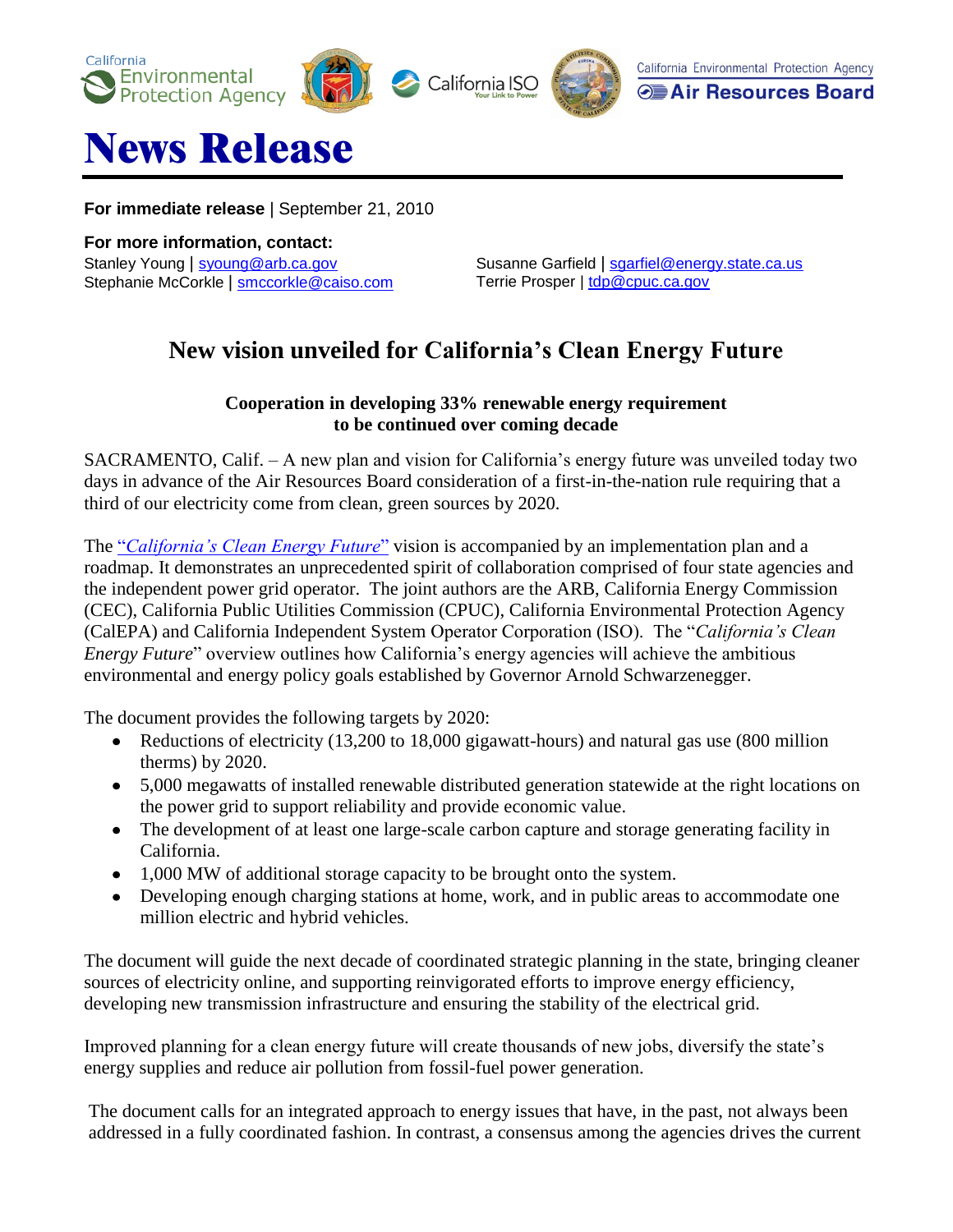effort in which a coordinated statewide approach is key in balancing climate change mitigation, renewable power generation and the use of advanced technologies with grid reliability and reduced costs to consumers.

"California's energy policy must be clear and focused on meeting our advanced efficiency and renewable energy goals," said ARB Chairman Mary D. Nichols. "States and nations are competing for the green jobs, economic security and cleaner environment that flow from increasing reliance on wind, solar and geothermal power. By coordinating our regulations California makes itself even more attractive to clean energy technology investors and builders. **"**

"It is wonderful to see this coordination among state agencies on such an important issue," said CPUC President Michael R. Peevey. "Such a coordinated approach will help make achieving our clean energy goals easier and more transparent for consumers."

"Energy efficiency has been the bedrock of California's energy policy for more than three decades and the least expensive strategy for meeting climate change goals." said Karen Douglas, Chairman California Energy Commission. "*California's Clean Energy Future* underscores the need to continue investing in energy efficiency and clean technologies if California is to maintain its leadership role as the most energy efficient and forward-thinking state in the nation."

"This puts us a step ahead of the monumental effort required to attain California's renewable energy and other environmental objectives. The goal is to transform the industry  $-$  a goal that we can meet only if we work together urgently toward the same end, with transparency and accountability. The California ISO is a proud partner in this critically important alliance," said California ISO President and CEO Yakout Mansour.

A roadmap charts policy priorities, goals and milestones for the state's clean energy future and an implementation plan contains the details of more than 50 newly aligned activities between the five organizations.

The plan covers issues such as job training and retraining for the new clean energy economy, and planning for new electricity generation, developing enhanced transmission and new distribution requirements. It also looks at strategic and infrastructure opportunities that will accommodate the influx of plug-in hybrid and all-electric cars, and investment in research and development for new technologies related to generation and distribution.

On a more technical level, the documents greatly elevate the PUC's long-term electricity procurement planning with the ISO's annual transmission planning efforts and the Energy Commission's regular forecasts of statewide energy demand. All the agencies plan to review and revise their individual recommended strategies and specific targets on a biennial basis following the energy commission's forecast updates of projected electricity demand.

The documents were inspired by the close working relationships developed among the agencies since 2006 while coordinating on electricity and energy-related measures for implementing AB 32. This was followed by an even more intensive period of collaboration following the Governor's Executive Order in September, 2009 (S-21-09) requiring the state's utilities to increase the power they sell to be made up of at least 33 percent clean energy.

That collaboration produced the current proposed regulation for a renewable electricity standard which the Air Resources Board will consider at its September 23 meeting.